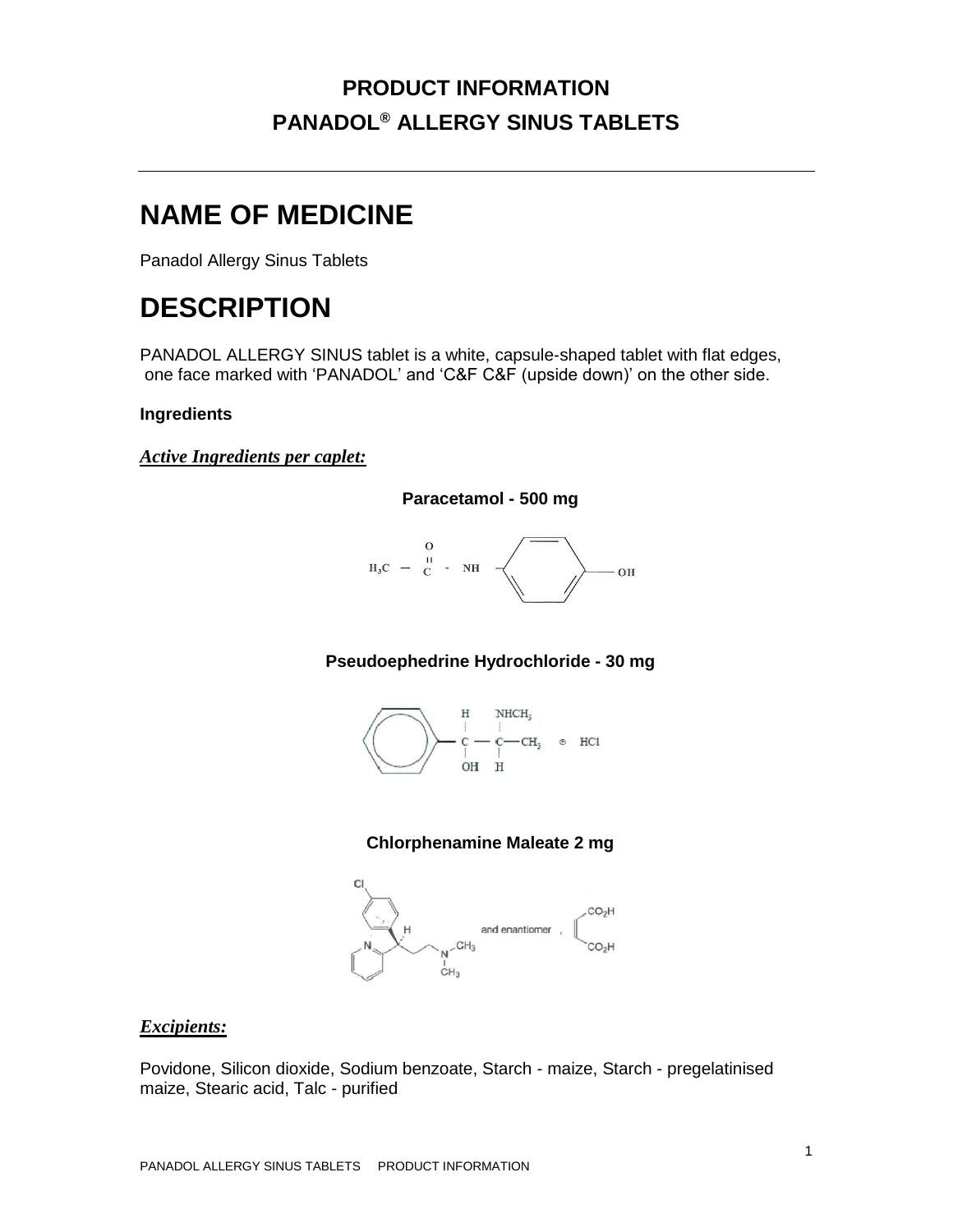## **PHARMACOLOGY**

#### **Pharmacodynamics**

Paracetamol is a p-aminophenol derivative that exhibits analgesic and antipyretic activity. It does not possess anti-inflammatory activity. Paracetamol is thought to produce analgesia through a central inhibition of prostaglandin synthesis.

Pseudoephedrine has direct- and indirect- sympathomimetic activity and is an effective decongestant in the upper respiratory tract. It is a stereoisomer of ephedrine and has a similar action, but has been found to have less pressor activity and fewer central nervous system (CNS) effects.

Sympathomimetic agents are used as nasal decongestants to provide symptomatic relief. They act by causing vasoconstriction resulting in redistribution of local blood flow to reduce oedema of the nasal mucosa, thus improving ventilation, drainage and nasal stuffiness.

Chlorphenamine Maleate competes with histamine at central and peripheral histamine<sub>1</sub>receptor sites, preventing the histamine-receptor interaction and subsequent mediator release.

It is a highly lipophilic molecule that readily crosses the blood-brain barrier. It is highly selective for histamine<sub>1</sub>-receptors but has little effect on histamine<sub>2</sub> or histamine<sub>3</sub> receptors.

Chlorphenamine Maleate also activates 5-hydroxytryptamine (serotonin) and  $\alpha$ adrenergic receptors and blocks cholinergic receptors.

### **Pharmacokinetics:**

**Paracetamol** is readily absorbed from the gastrointestinal tract with peak plasma concentrations occurring about 10 to 60 minutes after oral administration. Paracetamol is distributed into most body tissues. Plasma protein binding is negligible at usual therapeutic doses but increases with increasing doses. The elimination half-life varies from about 1 to 3 hours.

Paracetamol is metabolised extensively in the liver and excreted in the urine mainly as inactive glucuronide and sulphate conjugates. Less than 5% is excreted unchanged. The metabolites of paracetamol include a minor hydroxylated intermediate which has hepatotoxic activity. This intermediate metabolite is detoxified by conjugation with glutathione, however, it can accumulate following paracetamol overdosage (more than 150mg/kg or 10g total paracetamol ingested) and if left untreated can cause irreversible liver damage.

Paracetamol is metabolised differently by premature infants, newborns, infants and young children compared to adults, the sulphate conjugate being predominant.

**Pseudoephedrine** is readily absorbed from the gastrointestinal tract. It is largely excreted unchanged in the urine together with small amounts of its hepatic metabolite. It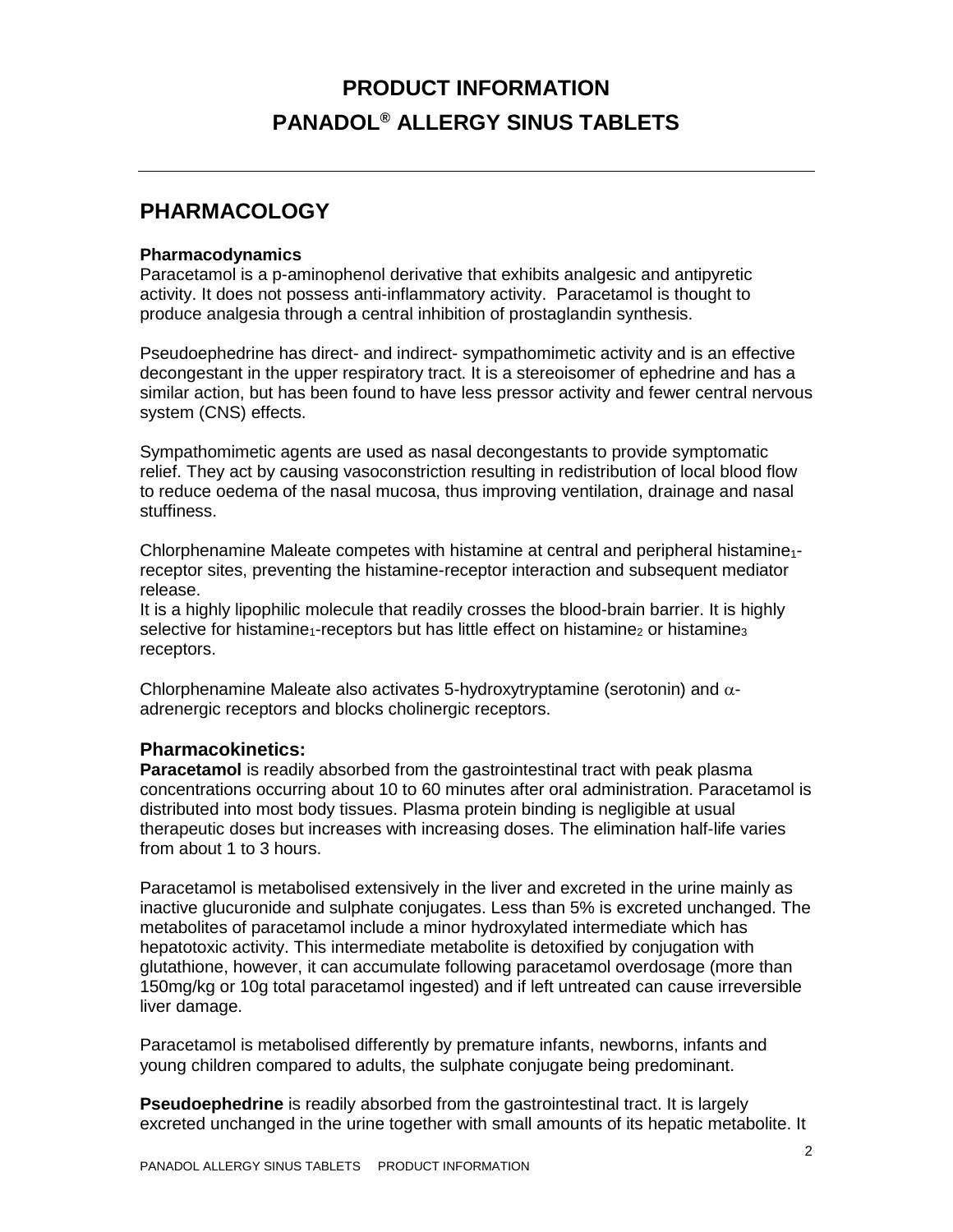has a half-life of about 5-8 hours; elimination is enhanced and half-life reduced accordingly in acid urine. Small amounts are distributed into breast milk.

**Chlorphenamine maleate** is absorbed relatively slowly from the gastrointestinal tract, with peak plasma concentrations occurring about 2.5 to 6 hours after oral administration. Chlorphenamine appears to undergo considerable first-pass metabolism. Bioavailability is low, values of 25 to 50% having been reported. About 70% of Chlorphenamine in the circulation is bound to plasma proteins. There is wide inter-individual variation in the pharmacokinetics of Chlorphenamine; half-life values ranging from 2 to 43 hours have been reported. Chlorphenamine is widely distributed in the body and enters the CNS.

Chlorphenamine maleate is metabolised extensively. Metabolites include desmethyl- and didesmethylChlorphenamine. Unchanged drug and metabolites are excreted primarily in the urine; excretion is dependent on urinary pH and flow rate. Only trace amounts have been found in the faeces.

A duration of action of 4 to 6 hours has been reported; this is shorter than may be predicted from pharmacokinetic parameters.

More rapid and extensive absorption, faster clearance, and a shorter half-life have been reported in children compared to adults.

## **INDICATIONS**

PANADOL ALLERGY SINUS is used for the temporary relief of sinusitis symptoms, nasal congestion and allergic symptoms such as runny nose, sneezing, itchy and watery eyes.

## **CONTRAINDICATIONS**

This product is contraindicated in patients:

- with a previous history of hypersensitivity to paracetamol, pseudoephedrine, chlorphenamine, other antihistamines or any of the excipients included in the product.
- with severe hypertension or coronary artery disease;
- who are taking Monoamine Oxidase inhibitors (MAOIs) or who have taken MAOIs within the previous 14 days (see INTERACTIONS WITH OTHER MEDICINES).
- with stenosing peptic ulcer
- with symptomatic prostatic hypertrophy
- with bladder neck obstruction
- with pyloroduodenal obstruction
- who are taking other sympathomimetics (such as decongestants, appetite suppressants and amphetamine-like psychostimulants (see INTERACTIONS WITH OTHER MEDICINES)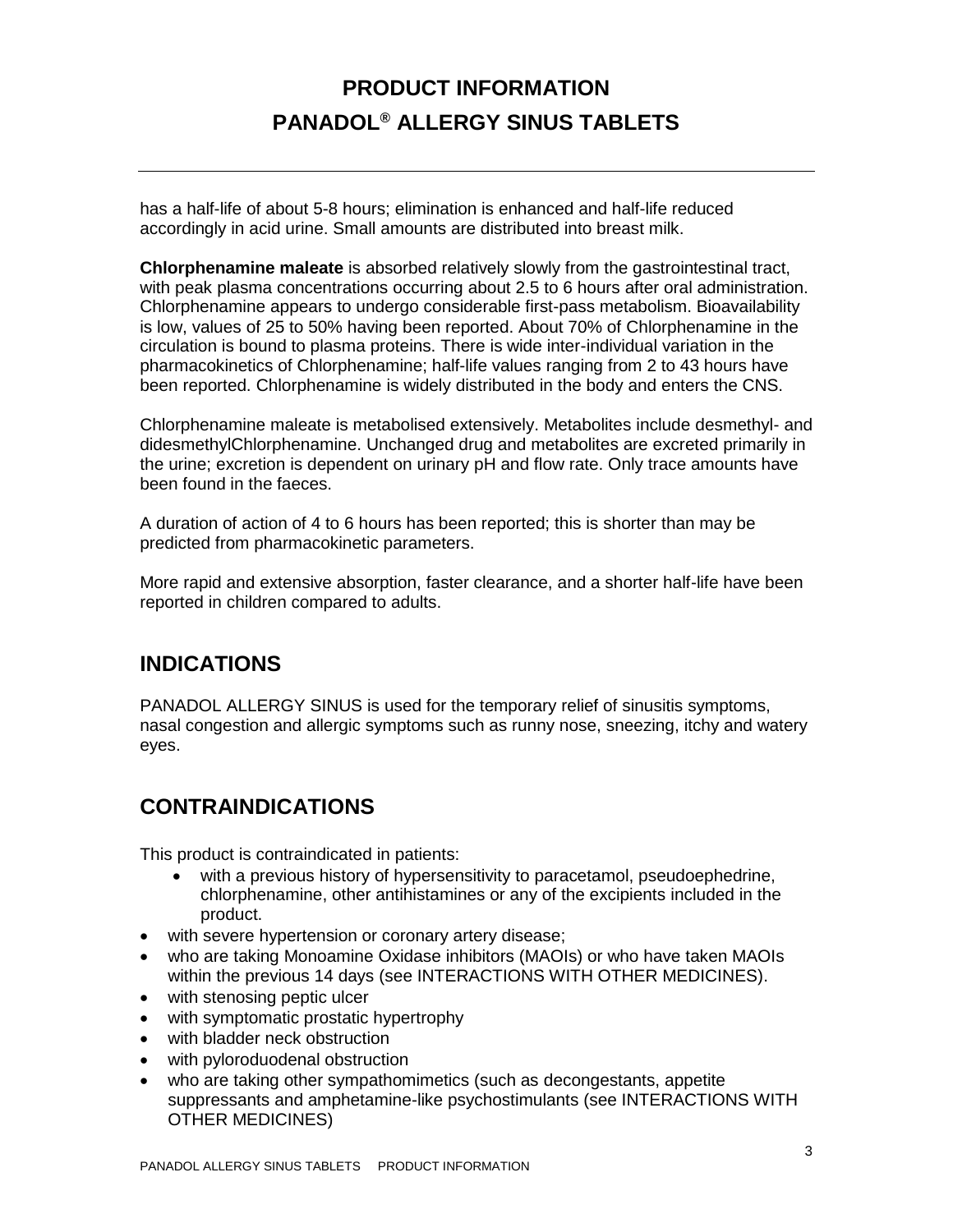- with severe renal impairment
- narrow-angle glaucoma
- newborns or premature infants
- infants less than 12 months of age
- lactating women

This product should not be used with other medicines containing paracetamol, pseudoephedrine, chlorphenamine or other medicines for the relief of colds, congestion or blocked nose.

## **PRECAUTIONS**

This product should be used with caution in patients with:

- cardiovascular disease -coronary heart disease, ischaemic heart disease
- arrhythmias
- hypertension
- prostatic hypertrophy
- hyperthyroidism
- diabetes mellitus
- raised intra-ocular pressure including glaucoma
- epilepsy
- bronchitis
- bronchiectasis
- bronchial asthma
- hepatic or renal impairment. Caution should be exercised in patients with kidney impairment and in those with hepatic impairment due to the paracetamol content of this medicine. Underlying liver disease increases the risk of paracetamolrelated liver damage. Patients who have been diagnosed with liver or kidney impairment must seek medical advice before taking this medication.
- In patients with glutathione depleted states such as sepsis, the use of paracetamol may increase the risk of metabolic acidosis
- phaeochromocytoma

There have been reports of ischaemic colitis with pseudoephedrine. Pseudoephedrine should be discontinued immediately and medical advice sought if sudden abdominal pain, rectal bleeding or other symptoms of ischaemic colitis develop.

There have been rare cases of posterior reversible encephalopathy (PRES)/reversible cerebral vasoconstriction syndrome (RCVS) reported with sympathomimetic drugs, including pseudoephedrine. Symptoms reported included sudden onset of severe headache, nausea, vomiting and visual disturbances. Most cases improved or resolved within a few days following appropriate treatment. Pseudoephedrine should be discontinued immediately and medical advice sought if signs/symptoms of PRES/RCVS develop.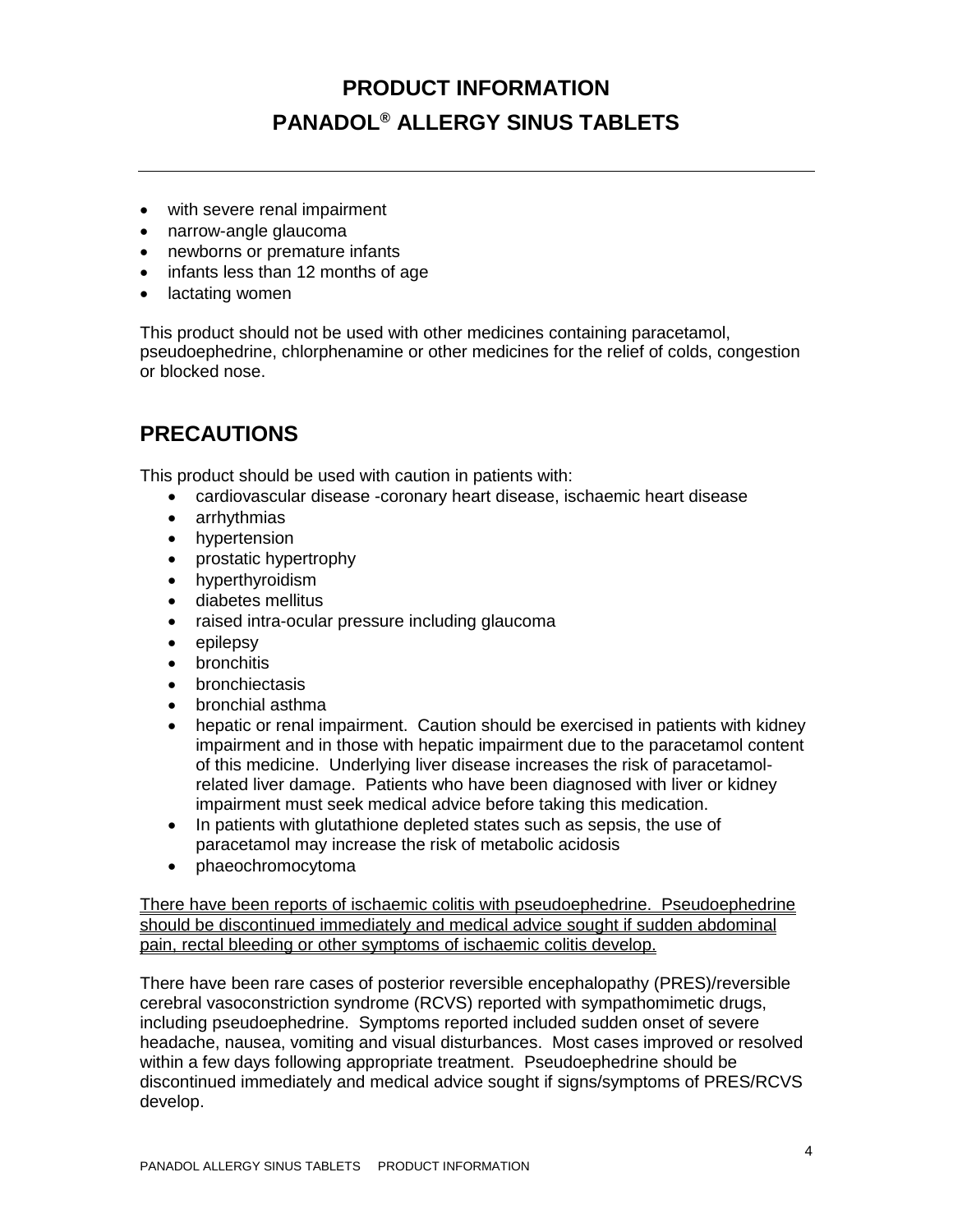Use with caution in patients taking beta-blockers or other anti-hypertensives because of the pseudoephedrine content (see INTERACTIONS WITH OTHER MEDICINES). Concurrent use of alcohol should be avoided due to the chlorphenamine content.

Concurrent use with drugs which cause sedation, such as anxiolytics and hypnotics may cause an increase in sedative effects, therefore medical advice should be sought before taking chlorphenamine concurrently with these medicines (see INTERACTIONS WITH OTHER MEDICINES).

This product should not be used with other antihistamine containing products, including antihistamine containing cough and cold medications, because of the chlorphenamine content.

Medical advice should be sought if the symptoms persist, or is accompanied by a high fever, skin rash or persistent headache.

If symptoms persist, medical advice must be sought.

Keep out of sight and reach of children.

Patients should be advised not to drive or operate machinery if affected by dizziness.

Refer to 'INTERACTIONS WITH OTHER MEDICINES' for additional information.

#### **Use in pregnancy**

Paracetamol and chlorphenamine – Category A

Drugs which have been taken by a large number of pregnant women and women of childbearing age without any proven increase in the frequency of malformations or other direct or indirect harmful effects on the foetus having been observed.

#### Pseudoephedrine – Category B2

Drugs which have been taken by only a limited number of pregnant women and women of childbearing age, without an increase in the frequency of malformation or other direct or indirect harmful effects on the human foetus having been observed. Studies in animals are inadequate or may be lacking, but available data shows no evidence of an increased occurrence of foetal damage

This product should be used in pregnancy only if the potential benefits to the patient are weighed against the possible risk to the foetus.

This product should not be used in pregnancy without medical advice.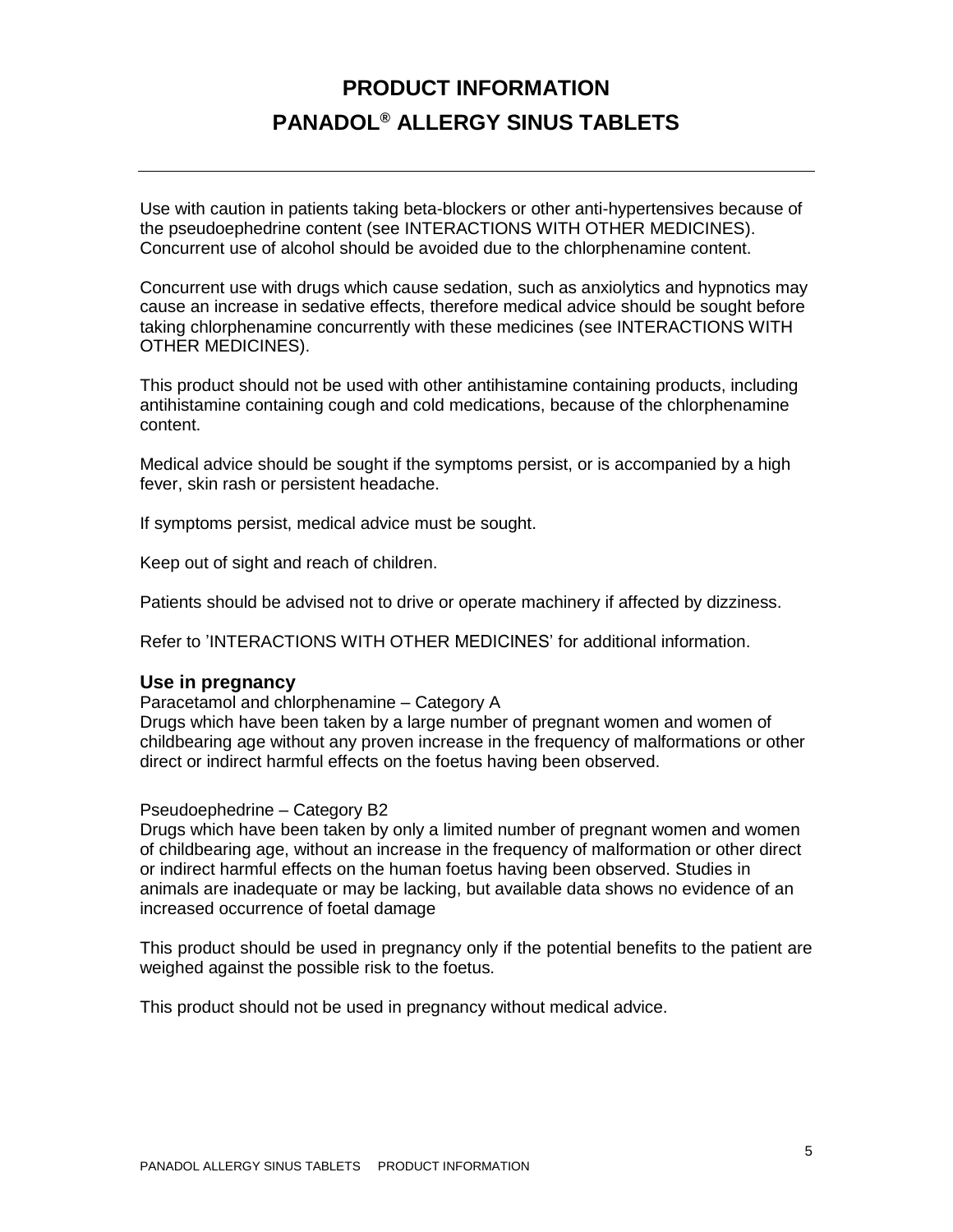### **Use in lactation**

This product should not be used whilst breastfeeding without medical advice.

Paracetamol is excreted in small amounts (< 0.2%) in breast milk. Maternal ingestion of paracetamol in usual analgesic doses does not appear to present a risk to the breastfed infants.

Pseudoephedrine is secreted in breast milk in small amounts. It has been estimated that 0.5% to 0.7% of a single dose of pseudoephedrine ingested by the mother will be excreted in the breast milk over 24 hours.

Therefore it is not recommended for breastfeeding mothers unless the potential benefits to the patient are weighed against the possible risk to the infant.

Chlorphenamine Maleate and other histamines may inhibit lactation and is excreted in breast milk. Therefore it is not recommended for breastfeeding mothers unless the potential benefits to the patient are weighed against the possible risk to the infant.

#### **Use in children**

Children are more likely to experience neurological anticholinergic effects and paradoxical excitation (eg increased energy, restlessness, nervousness) associated with chlorpheniramine maleate. The elderly are more likely to have central nervous system (CNS) depressive side effects, including confusion.

Keep out of reach of children.

### **Use in elderly**

The elderly are more likely to experience neurological anticholinergic effects and paradoxical excitation (eg increased energy, restlessness, nervousness) associated with chlorpheniramine maleate. The elderly are more likely to have central nervous system (CNS) depressive side effects, including confusion.

### **Effects on ability to drive and use machinery**

Chlorphenamine may cause drowsiness, dizziness, blurred vision and CNS depressive effects including sedation and impaired performance (impaired driving performance, incoordination, reduced motor skills and impaired information processing). Performance may be impaired in the absence of sedation and may persist the morning after a night time dose. Patients should be advised not to drive or operate machinery if affected. Due to Chlorphenamine content of this product, alcohol should be avoided. (See INTERACTIONS WITH OTHER MEDICINES).

## **INTERACTIONS WITH OTHER MEDICINES**

#### **Paracetamol**

The following interactions with paracetamol have been noted: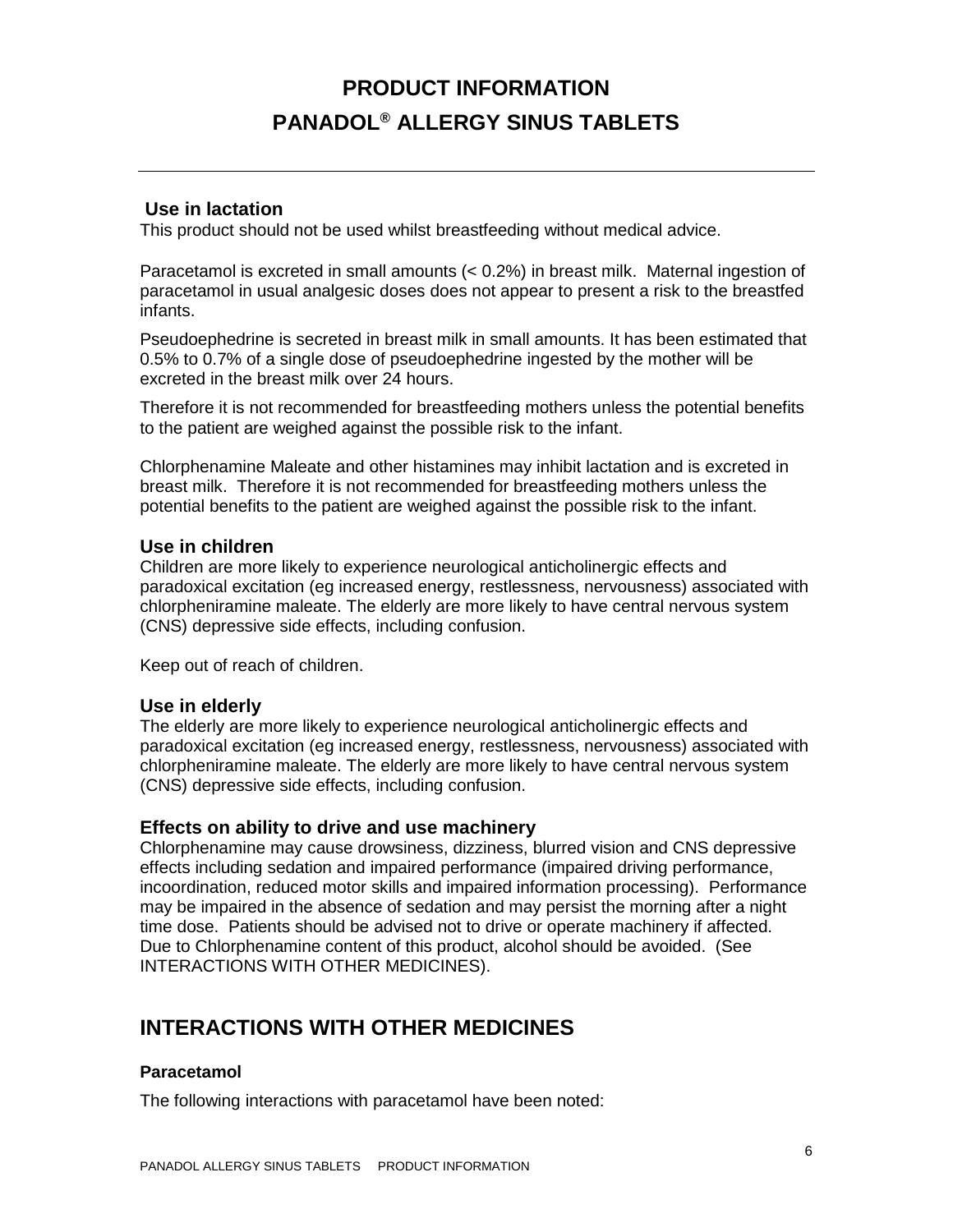- Anticoagulant drugs (warfarin) dosage may require reduction if paracetamol and anticoagulants are taken for a prolonged period of time
- Paracetamol absorption is increased by substances that increase gastric emptying, e.g. metoclopramide
- Paracetamol absorption is decreased by substances that decrease gastric emptying, e.g. propantheline, antidepressants with anticholinergic properties, and narcotic analgesics
- Paracetamol may increase chloramphenicol concentrations
- The risk of paracetamol toxicity may be increased in patients receiving other potentially hepatotoxic drugs or drugs that induce liver microsomal enzymes such as alcohol and anticonvulsant agents
- Paracetamol excretion may be affected and plasma concentrations altered when given with probenecid
- Colestyramine reduces the absorption of paracetamol if given within 1 hour of paracetamol.

### **Pseudoephedrine**

The following interactions with pseudoephedrine have been noted:

- Antidepressant medication eg tricyclic antidepressants and monoamine oxidase inhibitors (MAOIs) – may cause a serious increase in blood pressure or hypertensive crisis (see CONTRAINDICATIONS).
- other sympathomimetic agents, such as decongestants, appetite suppressants and amphetamine-like psychostimulants- - may cause an increase in blood pressure and additive effects (see CONTRAINDICATIONS).
- Pseudoephedrine may antagonise the effect of certain classes of antihypertensives (eg beta blockers, methyl-dopa, reserpine, debrisoquine, guanethidine) (see PRECAUTIONS).
- urinary acidifiers enhance elimination of pseudoephedrine
- urinary alkalinisers decrease elimination of pseudoephedrine

### **Chlorphenamine maleate**

The following interactions with Chlorphenamine Maleate have been noted:

- central nervous system (CNS) depressants (alcohol, sedatives, opioid analgesics, hypnotics) – may cause an increase in sedation effects
- monoamine oxidase inhibitors (MAOIs) and tricyclic antidepressants (TCAs) may prolong and intensify the anticholinergic and CNS depressive effects
- **Chlorphenamine** when taken with monoamine oxidase inhibitors (MAOIs) may cause a decrease in blood pressure
- **Chlorphenamine** when taken concomitantly with phenytoin may cause a decrease in phenytoin elimination and can lead to phenytoin toxicity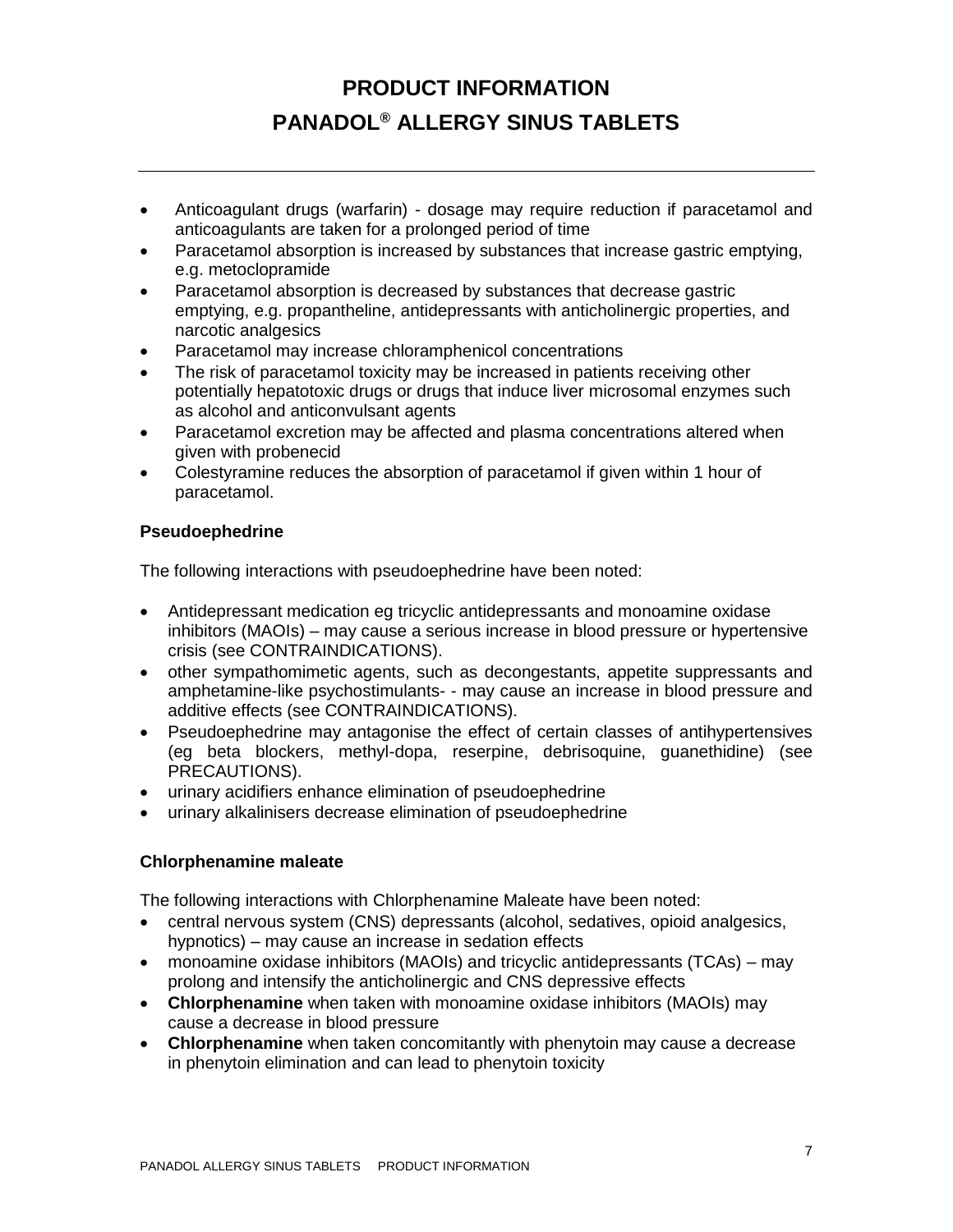# **ADVERSE EFFECTS**

Adverse events from extensive post-marketing experience at therapeutic/labelled dose and considered attributable are tabulated below by System Organ Class and frequency.

The following convention has been utilised for the classification of undesirable effects: very common (>/= 1/10), common (>= 1/100, <1/10), uncommon (>=1/1000, <1/100), rare (>= 1/10000, <1/1000), very rare (<1/10000), not known (cannot be estimated from the available data).

Adverse event frequencies have been estimated from spontaneous reports received through post-marketing data.

| <b>Body System</b>                                 | <b>Undesirable effect</b>                                                                                                                               | <b>Frequency</b> |
|----------------------------------------------------|---------------------------------------------------------------------------------------------------------------------------------------------------------|------------------|
| Blood and lymphatic system<br>disorders            | Thrombocytopaenia                                                                                                                                       | Very rare        |
| Immune System disorders                            | Anaphylaxis                                                                                                                                             | Very rare        |
|                                                    | Cutaneous hypersensitivity reactions<br>including among others, skin rashes,<br>angioedema, Stevens Johnson syndrome<br>and Toxic Epidermal Necrolysis. |                  |
| Respiratory, thoracic and<br>mediastinal disorders | Bronchospasm in patients sensitive to<br>aspirin and other NSAIDs.                                                                                      | Very rare        |
| Hepatobiliary disorders                            | Hepatic dysfunction                                                                                                                                     | Very rare        |

#### **Paracetamol:**

#### **Pseudoephedrine:**

| <b>Body System</b>                  | <b>Undesirable effect</b>               | <b>Frequency</b> |
|-------------------------------------|-----------------------------------------|------------------|
| Psychiatric disorders               | Nervousness, Insomnia                   | Common           |
|                                     | Agitation, restlessness                 | Uncommon         |
|                                     | <b>Hallucinations</b>                   | Rare             |
| Nervous System Disorders            | Restlessness, Dizziness, tremors        | Common           |
| <b>Cardiac Disorders</b>            | Tachycardia or arrhythmia, palpitations | Rare             |
| Vascular disorders                  | Increased blood pressure <sup>1</sup>   | Rare             |
| <b>Gastrointestinal Disorders</b>   | Vomiting, Dry Mouth, Nausea             | Common           |
| <b>Skin and Subcutaneous Tissue</b> | Rash, Allergic dermatitis <sup>2</sup>  | Rare             |
| <b>Disorders</b>                    |                                         |                  |
| <b>Renal and Urinary Disorders</b>  | Dysuria, Urinary retention <sup>3</sup> | Uncommon         |

1 Increases in systolic blood pressure have been observed. At therapeutic doses, the effects of

pseudoephedrine on blood pressure are not likely to be clinically significant.

<sup>2</sup>A variety of allergic skin reactions, with or without systemic features such as bronchospasm and angioedema have been reported following the use of pseudoephedrine.

<sup>3</sup>Urinary retention is most likely to occur in those with bladder outlet obstruction, such as prostatic hypertrophy.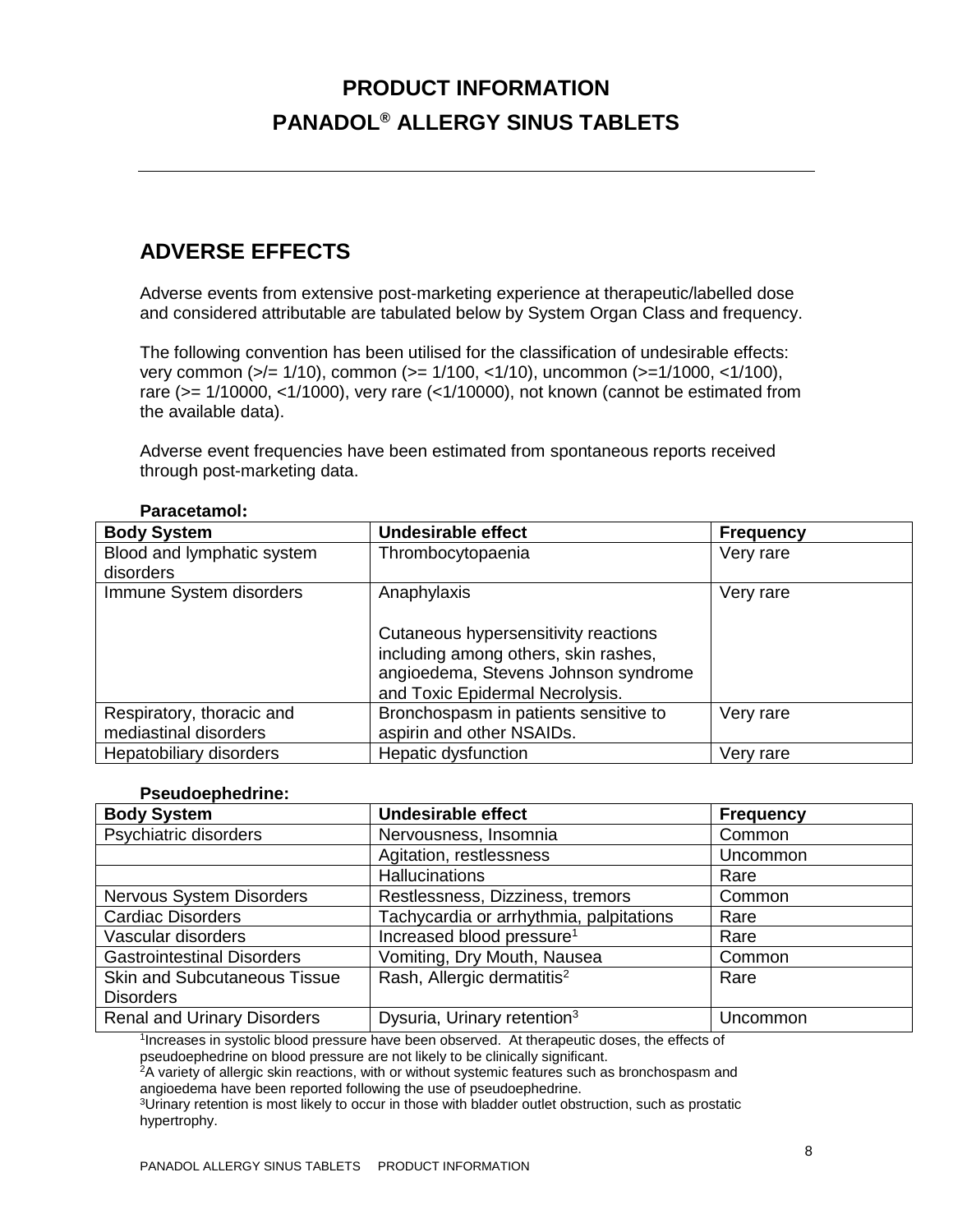| <b>Chlorphenamine:</b>            |                                                |                  |  |
|-----------------------------------|------------------------------------------------|------------------|--|
| <b>Body System</b>                | <b>Undesirable Effect</b>                      | <b>Frequency</b> |  |
| Nervous system disorders          | Sedation, somnolence                           | Very common      |  |
|                                   |                                                | Common           |  |
|                                   | Disturbance in attention, abnormal             |                  |  |
|                                   | coordination, dizziness, headache              |                  |  |
| Eye disorders                     | <b>Blurred vision</b>                          | Common           |  |
| <b>Gastrointestinal disorders</b> | Nausea, dry mouth                              | Common           |  |
| General disorders and             | Fatigue                                        | Common           |  |
| administration site conditions    |                                                |                  |  |
| <b>CNS</b> stimulatory effects    | Anxiety, hallucinations, appetite stimulation, | Common           |  |
|                                   | muscle dyskinesias, and activation of          |                  |  |
|                                   | epileptogenic foci.                            |                  |  |
| Anticholinergic effects           | Dryness of the eyes and nose, blurred          | Common           |  |
|                                   | vision, urinary hesitancy and retention,       |                  |  |
|                                   | constipation and tachycardia                   |                  |  |
| Immune system disorders           | Allergic reactions, angioedema,                | Not known        |  |
|                                   | anaphylactic reactions                         |                  |  |
| Metabolism and nutritional        | Anorexia                                       | Not known        |  |
| disorders                         |                                                |                  |  |
| Psychiatric disorders             | Confusion*, excitation*, irritability*,        | Not known        |  |
|                                   | nightmares*                                    |                  |  |
| Vascular disorders                | Hypotension                                    | Not known        |  |
| Respiratory, thoracic and         | Thickening of bronchial secretions             | Not known        |  |
| mediastinal disorders             |                                                |                  |  |
| <b>Gastrointestinal disorders</b> | Vomiting, abdominal pain, diarrhoea,           | Not known        |  |
|                                   | dyspepsia                                      |                  |  |
| Skin and subcutaneous disorders   | Exfoliative dermatitis, rash, urticaria,       | Not known        |  |
|                                   | photosensitivity                               |                  |  |
| Musculoskeletal and connective    | Muscle twitching, muscle weakness              | Not known        |  |
| tissue disorder                   |                                                |                  |  |
| General disorders and             | Chest tightness                                | Not known        |  |
| administration site conditions    |                                                |                  |  |

\*Children and the elderly are more susceptible to neurological anticholinergic effects and paradoxical excitation (e.g. increased energy, restlessness, nervousness).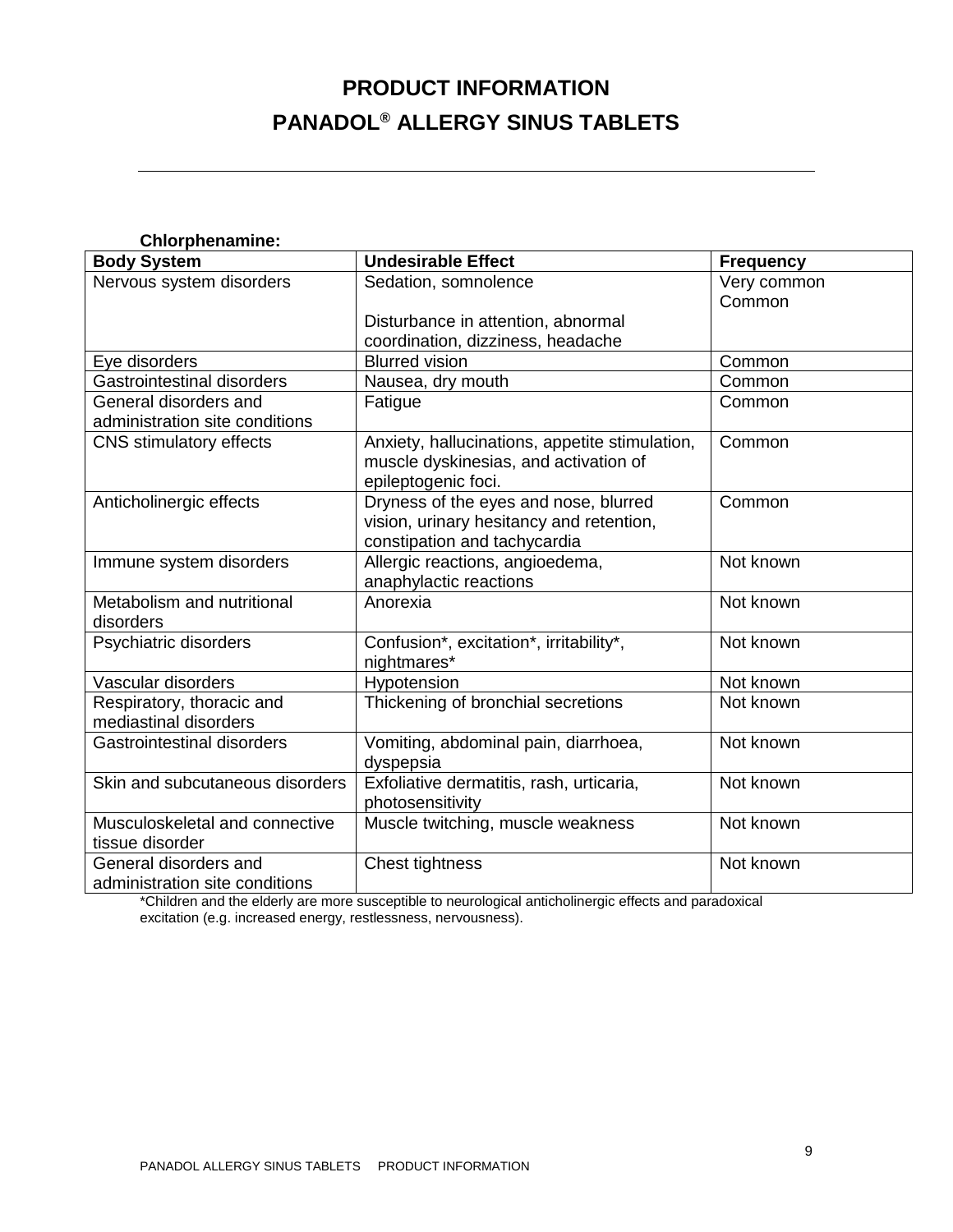## **DOSAGE AND ADMINISTRATION**

#### **Adults and children 12 years and over:**

2 capsule-shaped tablets (caplets) taken with water every 6 hours as necessary, maximum 8 caplets within 24 hours.

#### **Use in adults**

Paracetamol should not be taken for more than a few days at a time except on medical advice.

#### **Use in children aged 12 to 17 years**

Paracetamol should not be taken for more than 48 hours except on medical advice.

Do not use in children below 12 years of age. Do not exceed the stated dose or frequency of dosing. Minimum dosage interval: 6 hours.

Should not be used with other medicines containing paracetamol, pseudoephedrine, chlorphenamine, decongestants or antihistamines, including cough and cold medicines.

Seek medical advice if symptoms persist for more than 7 days.

## **OVERDOSAGE**

Immediate medical management is required in the event of an overdose even if the symptoms of overdose are not present.

If an overdose is taken or suspected, contact the Poisons Information Centre immediately for advice (in Australia, call 13 11 26) or the patient should go to the nearest hospital straight away. This should be done even if they feel well because of the risk of delayed, serious liver damage.

#### **Treatment-Paracetamol**

.

Paracetamol overdose may cause liver failure which can lead to liver transplant or death and rarely, acute renal tubular necrosis.

Acute pancreatitis has been observed with hepatic dysfunction.

Immediate medical management is required in the event of an overdose, even if symptoms of overdose are not present.

Administration of N-acetylcysteine or methionine may be required.